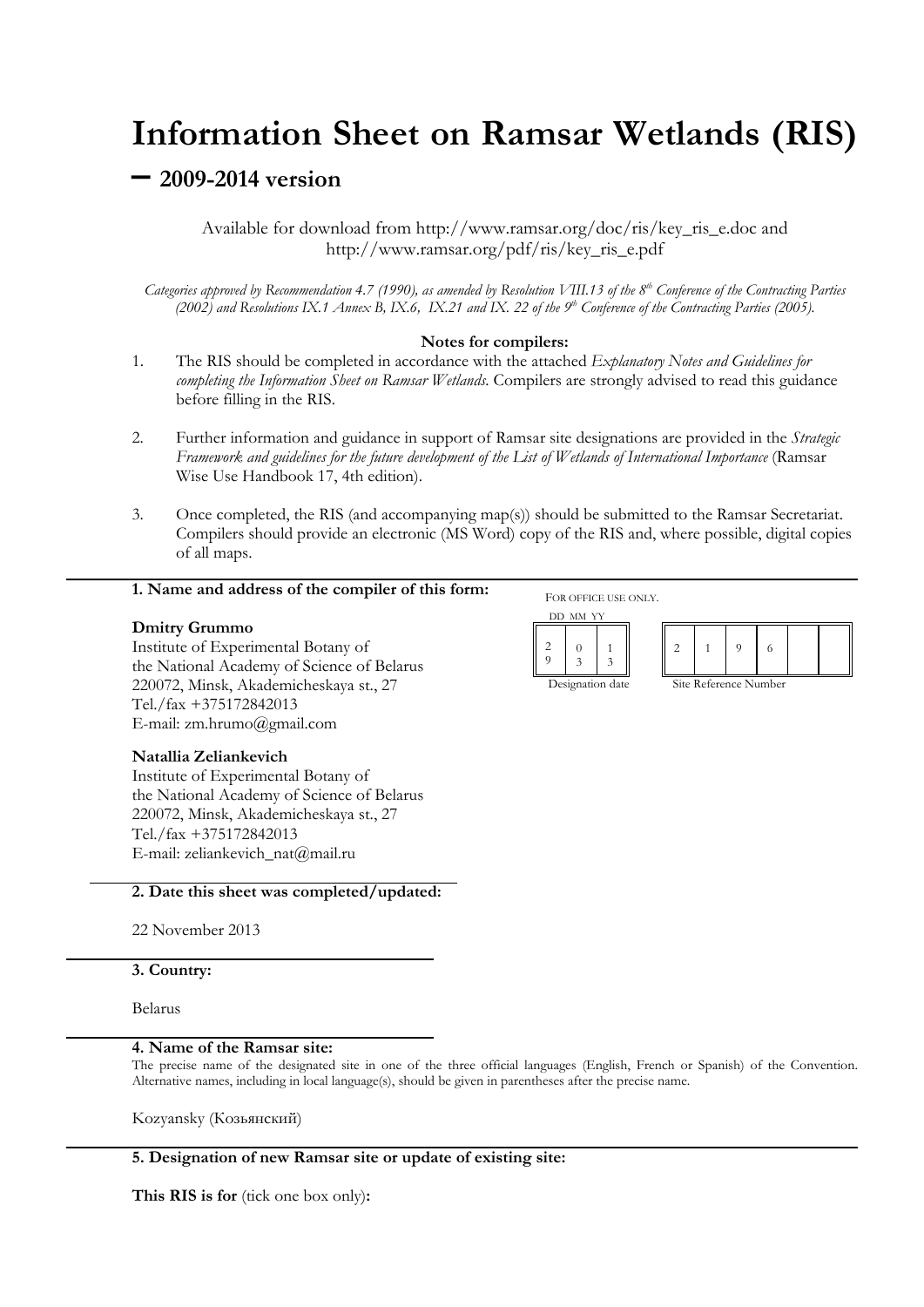**a) Designation of a new Ramsar site**  $\mathbb{Z}$ **;** or

**b) Updated information on an existing Ramsar site** 

**6. For RIS updates only, changes to the site since its designation or earlier update:** 

**a) Site boundary and area** 

**The Ramsar site boundary and site area are unchanged:** 

or

#### **If the site boundary has changed:**

i) the boundary has been delineated more accurately  $\Box$ ; or

- ii) the boundary has been extended  $\Box$ ; or
- iii) the boundary has been restricted\*\*  $\Box$

and/or

#### **If the site area has changed:**

- i) the area has been measured more accurately  $\Box$ ; or
- ii) the area has been extended  $\Box$ ; or
- iii) the area has been reduced\*\*  $\Box$

\*\* **Important note**: If the boundary and/or area of the designated site is being restricted/reduced, the Contracting Party should have followed the procedures established by the Conference of the Parties in the Annex to COP9 Resolution IX.6 and provided a report in line with paragraph 28 of that Annex, prior to the submission of an updated RIS.

**b) Describe briefly any major changes to the ecological character of the Ramsar site, including in the application of the Criteria, since the previous RIS for the site:** 

#### **7. Map of site:**

Refer to Annex III of the *Explanatory Note and Guidelines*, for detailed guidance on provision of suitable maps, including digital maps.

#### **a) A map of the site, with clearly delineated boundaries, is included as:**

i) a hard copy (required for inclusion of site in the Ramsar List):  $\boxtimes$ ;

ii) an electronic format (e.g. a JPEG or ArcView image)  $\boxtimes$ ;

iii) a GIS file providing geo-referenced site boundary vectors and attribute tables  $\boxtimes$ .

#### **b) Describe briefly the type of boundary delineation applied:**

e.g. the boundary is the same as an existing protected area (nature reserve, national park, etc.), or follows a catchment boundary, or follows a geopolitical boundary such as a local government jurisdiction, follows physical boundaries such as roads, follows the shoreline of a waterbody, etc.

The boundaries of the site coincide with the boundaries of the National Landscape Reserve Kozyansky.

#### **8. Geographical coordinates** (latitude/longitude, in degrees and minutes):

Provide the coordinates of the approximate centre of the site and/or the limits of the site. If the site is composed of more than one separate area, provide coordinates for each of these areas.

WGS 84 (DMX): N55°25' E29°22'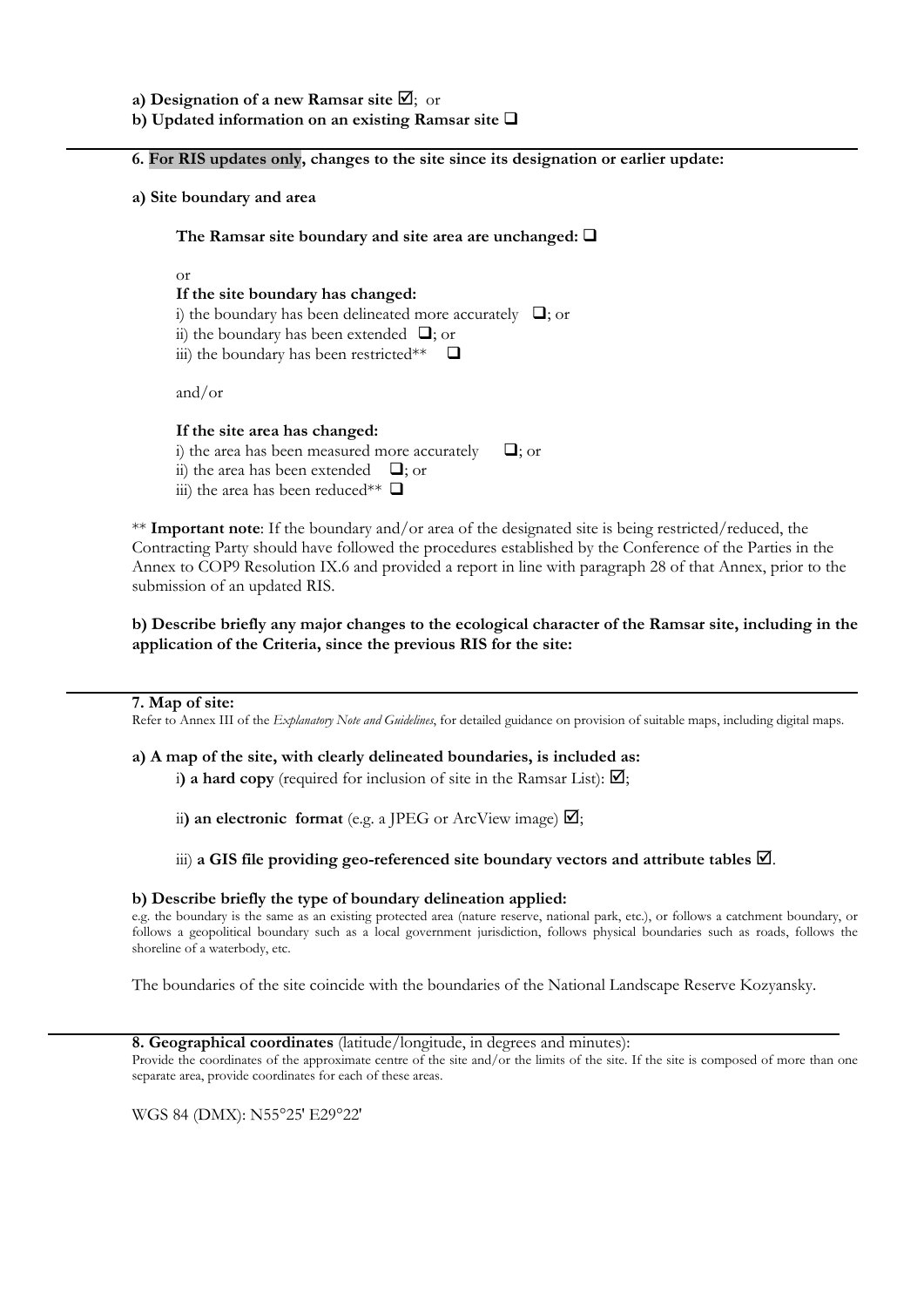#### **9. General location:**

Include in which part of the country and which large administrative region(s) the site lies and the location of the nearest large town.

The site is located within Shumilino and Polotsk administrative districts (Vitebsk region), in the northern part of Belarus, 10 km east of Polotsk and directly adjacent to the roads of national importance P-20 Vitebsk - Polotsk.

**10. Elevation:** (in metres: average and/or maximum & minimum)

140-169.8 m above sea level

**11. Area:** (in hectares)

26, 060 hectares

#### **12. General overview of the site:**

Provide a short paragraph giving a summary description of the principal ecological characteristics and importance of the wetland.

The site is a complex wetland mosaic compound of non-forested bogs as well as intact forests and fragmented oak groves, meadows, numerous rivers, sand dunes, lakes and farmland. The variety and contrast of the environmental conditions present a unique nature characterized by large areas of transitional mires and raised bogs covering a significant part of the territory.

The core of the wetland is one of the most valuable areas of raised bogs, considered as a unique natural complex. The site has been protected playing special attention to its "Pan-European Biological and Landscape Diversity."

Wetland ecosystems are located in the central part of the reserve, covering more than a quarter of the total area of the site. Ridge-hollow oligo-mesotrophic sphagnum bogs of raised type, pine bog forests in transition, mires and raised bogs dominate on the site (46.1% of the forest area). Native deciduous swamp forests in transition as well as mires and fens can also be found (8.5%).

Wetland landscapes of glaciolacustrine lowlands and glacial-water plains surround the site, acting as a buffer zone between the core of the wetland and the surrounding land extensively used for economic activities.

## **13. Ramsar Criteria:**

Tick the box under each Criterion applied to the designation of the Ramsar site. See Annex II of the *Explanatory Notes and Guidelines* for the Criteria and guidelines for their application (adopted by Resolution VII.11). All Criteria which apply should be ticked.



## **14. Justification for the application of each Criterion listed in 13 above:**

Provide justification for each Criterion in turn, clearly identifying to which Criterion the justification applies (see Annex II for guidance on acceptable forms of justification).

**Criterion 1** - An example of the rare type of wetland system in the boreal biogeographic region, which is predominantly in its natural state.

- 1a an example of forest and bog complex in the southern taiga zone
- 1b boreal bog of northeast-western-European type
- 1d the site is of great hydrological importance to adjacent areas:
- during the dry season holds water supplies;
- provides water to other water bodies such as rivers Obol, Sosnica, Tsenitsa, and Glybochka;
- maintains the groundwater level;
- plays an important role in maintaining high water quality;

• is involved in the formation of underground hydrological systems or springs that feed surface wetland complexes.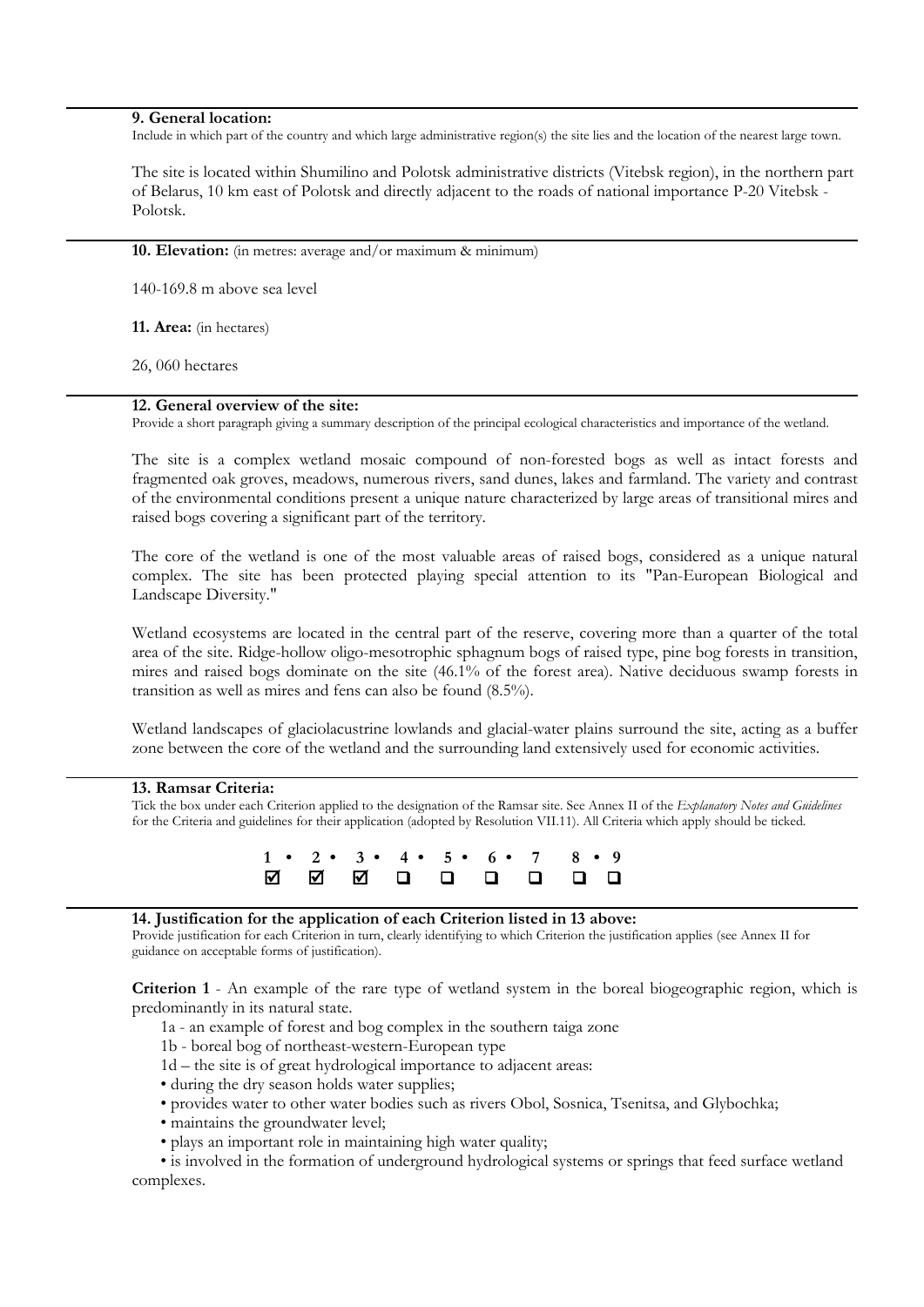**Criterion 2** – the wetland supports the existence of vulnerable, endangered or threatened species and ecological communities.

2a - ensures the preservation of threatened animal species and endangered ecosystems as well as 10 categories of valuable protected plant communities;

2b - ensures the existence of rare, endangered and threatened populations of **21 species of plants** (*Sphagnum lindbergii, Menegazzia pertusa, Betula nana, Corallorhiza trifida, Rubus chamaemorus, Delphinium elatum, Gymnadenia conopsea, Allium ursinum, Moneses uniflora, Carex pauciflora, Carex paupercula, Coeloglossum viride, Drosera intermedia, Huperzia selago, Iris sibirica, Campanula latifolia, Trollius europaeus, Linnaea borealis, Lunaria rediviva, Listera ovata, Gladiolus imbricatus*), **21 species of birds** (*Falco vespertinus, Aquila clanga, Aquila chrysaetos, Strix uralensis, Asio flammeus, Haliaeetus albicilla, Pandion haliactus, Circaetus gallicus, Lagopus lagopus, Gavia arctica, Ciconia nigra, Botaurus stellaris, Falco tinnunculus, Grus grus, Аquila pomarina, Falco columbarius, Pluvialis apricaria, Numenius arquata, Numenius phaeopus, Tringa nebularia, Falco subbuteo*) and **3 species of mammals** (*Lynx lynx, Ursus arctos, Meles meles*) included in the Red Book of Belarus;

2d - includes **endangered ecosystems** (in accordance with the EU Habitat Directive): 3160 – Natural dystrophic lakes and ponds; 7110 – Active raised bogs; 7140 – Transition mires and quaking bogs; 9080 – Fennoscandian deciduous swamp woods; 91D0 – Bog woodland.

**Criterion 3** - ensures the existence of populations of plants and animals that are important for maintaining biological diversity of the biogeographic region.

3a – the wetland supports populations of plant and animal species that are important for the conservation of biological diversity of fauna and flora of raised bogs and their surrounding areas.

**15. Biogeography** (required when Criteria 1 and/or 3 and /or certain applications of Criterion 2 are applied to the designation):

Name the relevant biogeographic region that includes the Ramsar site, and identify the biogeographic regionalisation system that has been applied.

#### **a) biogeographic region:**

Boreal

**b) biogeographic regionalisation scheme** (include reference citation):

European Environmental Agency (2012) http://www.eea.europa.eu/data-and-maps/figures/biogeographical-regions-in-europe-1

#### **16. Physical features of the site:**

Describe, as appropriate, the geology, geomorphology; origins - natural or artificial; hydrology; soil type; water quality; water depth, water permanence; fluctuations in water level; tidal variations; downstream area; general climate, etc.

#### **Geomorphology.**

According to the geomorphological zoning, the wetland is located in the Obol subarea of Polotsk glaciolacustrine lowlands. The characteristic morphological feature of the site is a general flat topography determined by the history of formation of the structure of the region.

#### **Origin.**

The modern relief was formed as a result of the Poozerie glaciation. Morphologically, the territory of the wetland is a flat hollow. The presence of kames, eskers, eolian mounds and hills, parabolic dunes, gullies and closed thermokarst basins stand out in a general flat landscape. The amplitude of the fluctuations of the relative heights is 2-3 m on gently undulating and flat surfaces, and 4-7 m in the plane and hilly terrain. The current transformation of the relief is related to the prevalence of waterlog.

#### **Hydrology and hydrography.**

The river network of the wetland belongs to the basin of river Western Dvina and its greatest tributary Obol River. The following largest rivers are Sosnica, Tsenitsa, Glybochka. Floodplains are weakly marked. The width of the river valleys usually does not exceed a dozen of hundred of meters. Rivers are tortuous. The total water area covers 295.7 hectares (0.8% of the wetland).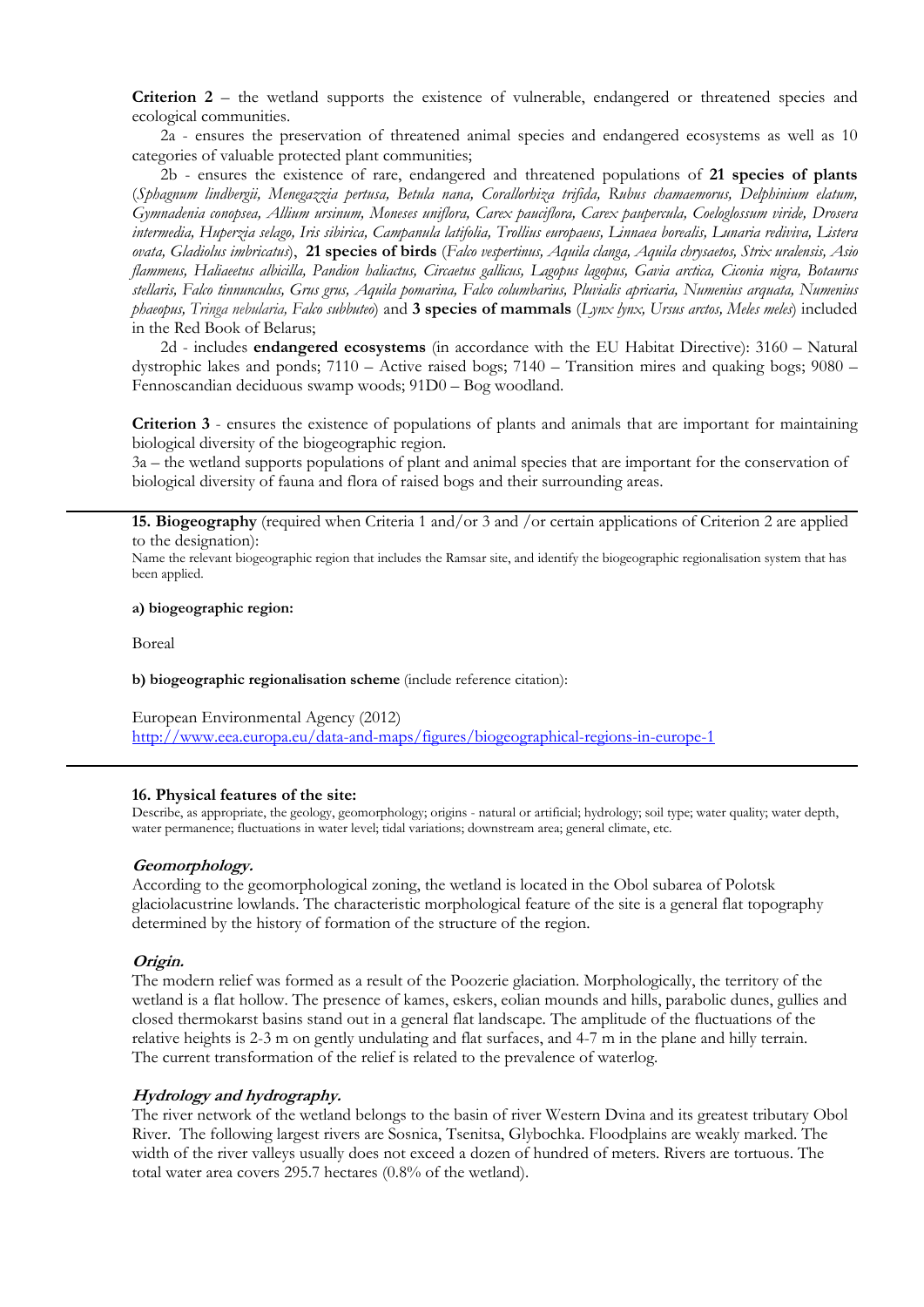| River            | pH   | mg per liter |          |        |         |        |   |        |  |  |  |  |  |  |
|------------------|------|--------------|----------|--------|---------|--------|---|--------|--|--|--|--|--|--|
|                  |      |              | $SO4$ 2- | $C1 -$ | $NO3$ – | $Ca +$ |   | Na+&K+ |  |  |  |  |  |  |
| Western Dvina,   | 7.40 | 46.6         |          | 0.9    | 0.3     |        |   | 0.9    |  |  |  |  |  |  |
| summer low water |      |              |          |        |         |        | ن |        |  |  |  |  |  |  |

The lakes belong to the residual and thermokarst type. Almost all lakes are dystrophic, shallow and have a low bog coast with overgrown aquatic vegetation. The largest lakes are Moshno, Rassolay and Krasomay.

## **Soils.**

According to the soil-geographical zoning, the area is situated within the Polotsk district, in the North West Region of North (Baltic). There is a patchiness and diversity of soils due to the presence in the plains of a marshy flat undulating surface and a relatively young glacial relief formed by the distribution of the last Poozerie (Valdai, Wurm) ice.

The typical wetland soils are:

- Sod-podzolic sandy soils (the content of physical clay to 10%), characterized by depleted organic matter (to  $1\%$ );
- Sod-podzolic sandy loam soil (physical clay content is of 10 to 20%). Humus content is of  $2-3\%$ , and the degree of saturation of the absorption complex generally varies between 50-60%, sometimes rising to  $80-90\%$ ;
- Sody-podzolic sandy loam and loamy swamped (weakly gleyey, gleyey and gley) soils with high humus content (2-3% or more), and preferably more acidic (unlike automorphic sody-podzolic soils) reaction (pH 4.5-4.0 and below);
- Turf and waterlogged soil. Characterized by large humus content (up to 4-5% and above), pH 5.6-6.0 and above;
- Peat soils.

## **Climate.**

The climate of the wetland is temperate continental, formed in the interaction of marine and continental influences. The alternation of air masses of different origin creates an unstable type of weather, with mild, wet winters and relatively cool and sunny summers. Weather station "Polack" is the most representative for climate characteristics of the wetland. Long-term average annual temperature is +5.5  $\pm$  0.1 °C, varying in different years from +3.2 (1942) to +7.5 °C (2010). The warmest month of the year is July (+17.4 °C), the coldest is January (-6.7 °C), but often the shift of heating and cooling occurs in August and February, respectively.

Absolute limits of variation in air temperature are from -40.0 to +36.0 °C. Comparison of the data for the period 1945-1991 and 1992-2010 showed that in recent years, for most of the year the temperature was higher by 0.2-3.2 °C; greatest difference observed in the period from January to April. The maximum increase of average temperatures is in January (+2.1 °C), February (+2.0 °C) and March (+2.2 °C).

Long-term average annual rainfall for the period of record is  $694 \pm 11$  mm, varying in different years from 457 (in 1959) to 815 mm (1998). The highest rainfall (average 380 mm) falls in the warm season (April-September). Minimum precipitation is usually in February (average 31 mm) and the maximum in June (77 mm).

The average annual rainfall since 1991 has increased from 669 (1945-1991) to 715 mm (1992-2010). The average annual relative humidity is 79%. Maximum annual variation of the relative humidity falls on November-December, and it is 88-90%, the minimum (67-74%) in May. Dry days when the relative humidity does not exceed 30% are very few (for a long-term annual average - 7.7), with a third of them in May.

#### **17. Physical features of the catchment area:**

Describe the surface area, general geology and geomorphological features, general soil types, and climate (including climate type).

The river network of the wetland belongs to the basin of the river Western Dvina. Obol River is its greatest tributary and runs along the eastern and southern boundaries of the reserve. The river in the site covers more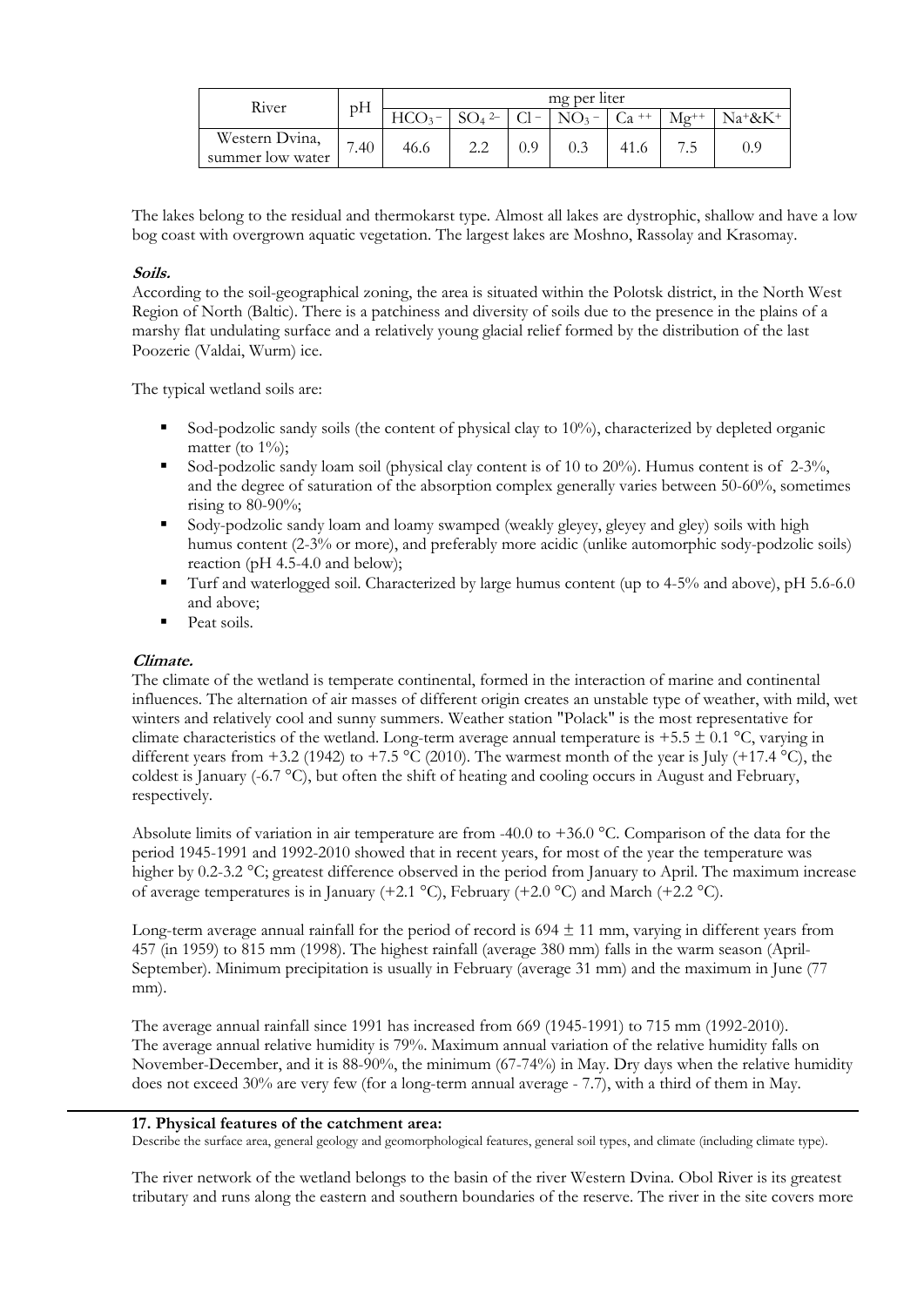than 50 km. The Valley is trapezoid with a width of 300-600 m. The floodplain is bilateral and sometimes is absent. The riverbed is meandering, 20-40m wide. On the territory of the wetlands, river Obol takes two right tributaries - Tsenitsa and Glybochka. The width of their valleys is typically less than a few dozen, at least hundreds of meters. In the valleys of these rivers, floodplains are weakly marked. The next largest river is Sosnica, a tributary of the West Berezina. Sosnica River flows along the western boundary of the wetland. Valley is unexpressed and the channel is sinuous with a width of 1 to 3 m.

Aquatic systems play an important role in wetland landscapes; the largest of them is Moshno, Rassolay and Krasomay. The genesis of the basins of the lakes belongs to the residual and thermokarst type. Almost all lakes are dystrophic, shallow and have a low bog coast with overgrown aquatic vegetation. Lake Moshnia is connected to the lake Krasomay and the river Tsenitsa by streams. The river Glybochka flows out of Lake Rassolay.

#### **18. Hydrological values:**

Describe the functions and values of the wetland in groundwater recharge, flood control, sediment trapping, shoreline stabilization, etc.

The wetland, as part of the natural hydrographic network of the Western Dvina, has a great hydrological value for the adjacent territories:

- keeps water during the dry season, providing it for water bodies;
- maintains the groundwater level;
- participates in the formation of underground hydrological systems, which supply with water the surface wetland complexes;
- plays an important role in maintaining the high water quality in the region.

#### **19. Wetland Types**

#### **a) presence:**

Circle or underline the applicable codes for the wetland types of the Ramsar "Classification System for Wetland Type" present in the Ramsar site. Descriptions of each wetland type code are provided in Annex I of the *Explanatory Notes & Guidelines*.

| Marine/coastal: A • B • C • D • E • F • G • H • I • J • K • Zk(a)                                                                                                |  |  |  |  |  |  |  |  |  |  |  |  |  |
|------------------------------------------------------------------------------------------------------------------------------------------------------------------|--|--|--|--|--|--|--|--|--|--|--|--|--|
| Inland: L • $\overline{M}$ • N • $\overline{Q}$ • P • Q • R • Sp • Ss • Tp Ts • $\overline{U}$ • Va• Vt • W • $\overline{Xd}$ • $\overline{Xp}$ • Y • Zg • Zk(b) |  |  |  |  |  |  |  |  |  |  |  |  |  |
| Human-made: $1 \cdot 2 \cdot 3 \cdot 4 \cdot 5 \cdot 6 \cdot 7 \cdot 8 \cdot 9 \cdot Zk(c)$                                                                      |  |  |  |  |  |  |  |  |  |  |  |  |  |

#### **b) dominance:**

List the wetland types identified in a) above in order of their dominance (by area) in the Ramsar site, starting with the wetland type with the largest area.

U=43.2 %; Xp=12.1%; Xf=7.8%, O=0.9%; M=0.5%

#### **20. General ecological features:**

Provide further description, as appropriate, of the main habitats, vegetation types, plant and animal communities present in the Ramsar site, and the ecosystem services of the site and the benefits derived from them.

The core of the wetland is the most valuable area of raised bogs, which can be considered as a unique natural complex. Wetland landscapes of glaciolacustrine lowlands and water-glacial plains form the periphery of the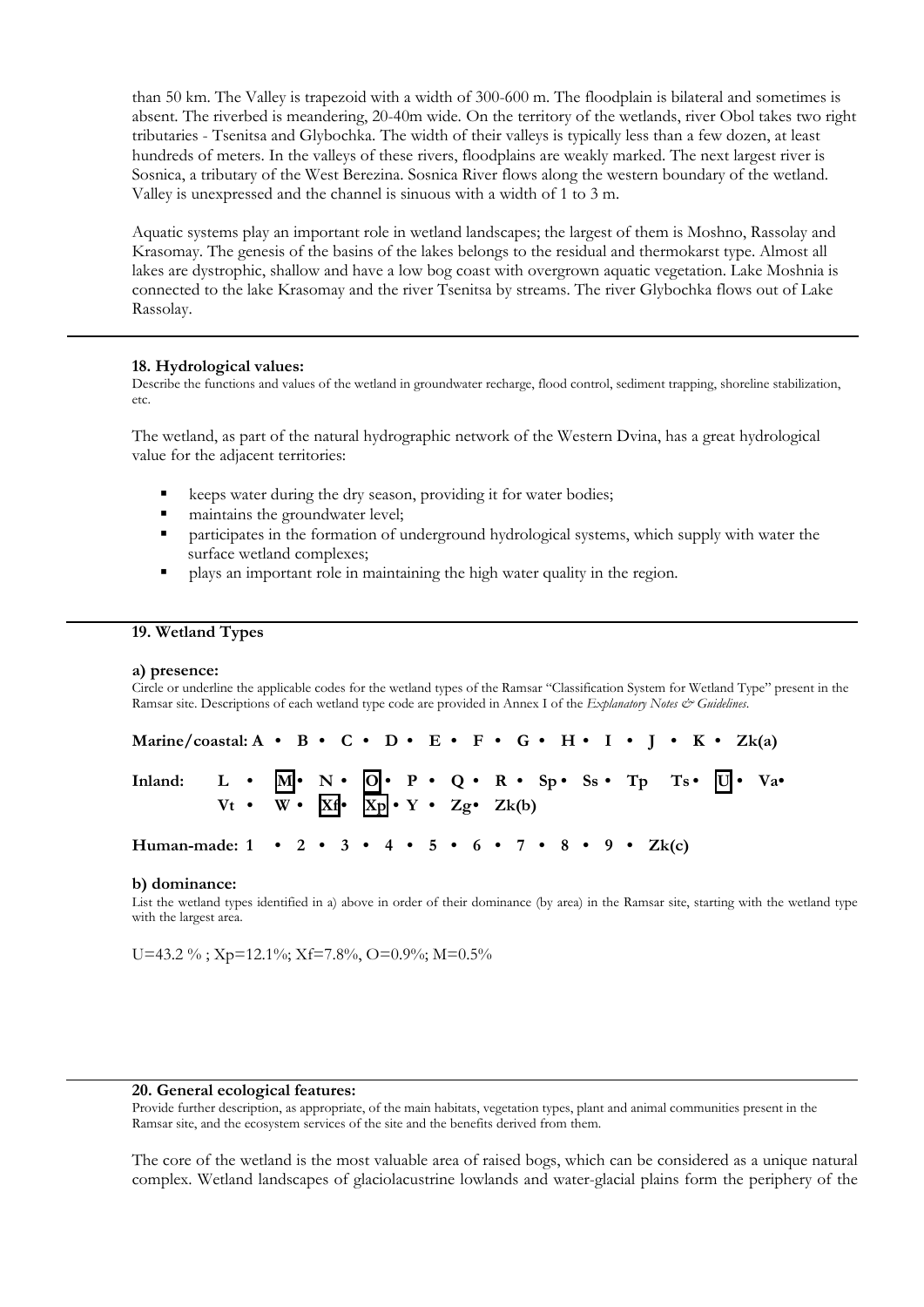wetland act as a buffer zone between the core of the wetland and the surrounding land extensively used for economic activities.

The mosaic structure of the territory alternates different elements of relief: flat spaces, shallow basins with some hills, ridges, dunes, small outcrops and depressions with different plant communities growing on them. Autonomous natural boundaries of ill-defined floodplain glacial-lakes landscapes and natural boundaries of floodplains with linear contours are common.

The vegetation of the territory belongs to Polotsk and Surazh-Luchessy areas of the West Dvina district of geobotanical northern subzone of oak-conifer subtaiga forests.

In phytocenotic aspect, the wetland area is typical of the Polotsk Lowland in the north of Belarus. The natural vegetation occupies 95.4% of the reserve: forests - 67.3%, marshes - 26.5%, shrubs - 1.1%, meadows - 0.5%. The vegetation of the forest-marsh complex is a combination of forest and wetland type of plant communities, related to oligotrophic and oligo-mesotrophic bogs. Alternation of open ridge-hollows and hollow-lake bog complexes with wooded bogs form pine areas and typical mineral islands.

In the overall structure of the vegetation cover, 89 types of plant communities can be highlighted, which is high for the region.

Raised sphagnum bogs are the core of the wetland, which has the appearance of Northwestern swamp, with a number of special features. Vegetation of the bog is typical of the North-West sphagnum bogs, and is characterized by vegetation with continental elements (*Chamaedaphne calyculata, Sphagnum majus*) and some Sub-Atlantic and western species (*Calluna vulgaris, Sphagnum cuspidatum, S. rubellum*).

Other plant complexes typical of the bog are: finely-hollow (often with severe regressive effects) shrubsphagnum complexes with rare pine (*Pinus sylvestris* f. *litwinowii* and f. *willkommii*) on top, ridge-hollow complexes on gently sloping sites, ridge-lakes on the slope and on the top, hummocky-hollow in the lower part of the slope and pine-shrub-sphagnum communities (forested ring) on steep slopes. The width of afforestation ring as well as the area of ridge-hollow complexes, and the degree of its intensity varies in different parts of the swamp, depending on the slope of the surface. At the bottom of the slopes pine-cotton grass-sphagnum, shrub-cotton-grass-sphagnum and cotton-grass-sphagnum phytocenoses can be found.

Marsh, wetland and upland forests are located on the periphery and in the islands of the bog acting as a buffer zone. The forest reserve is not very threatened by human activities due to its relative inaccessibility in a territory with a relatively low population density (for now). Here, large areas of previously common oak, as well as old-indigenous and sub-climax pine and spruce forests have been preserved. In general, forestland covers 20,158.2 ha (75.8% of total area). Typological scheme of forest vegetation include 4 groups of formations, 9 formations, 21 series and 72 types. The predominant forest structures are pine (31.8% of the forest area) and silver-birch (32.1%). Forests characterized by a relatively high participation are among others: spruce (12.1%), bog-birch (9.2%) and black alder (9.2%). Rare and fragmented forests in the wetlands are oak and ash (0.1%) forests.

583 vascular plant species can be found in the wetland belonging to 318 genera, 89 families, 53 orders, 6 classes and 5 divisions. Among them, 5 species of club mosses, 6 - horsetails, 10 - ferns, 3 - 559 species of gymnosperms and angiosperms (423 dicots and 136 monocots).

Overall the wetland flora is a complex mix of different flora and genetic elements: taiga, nemoral, forest tundra and forest-steppe of Central European, Atlantic-European, Mediterranean and Eastern European origin of plant species.

Due to the diversity of landscapes, the weak development of the territory and a variety of native forests, meadows and wetland habitats, there is an exceptionally rich fauna within the site, comprising 9 species of amphibians, 5 species of reptiles, and at least 32 species of mammals, accounting for 77.3% of the species diversity of vertebrates Belarus.

#### **21. Noteworthy flora:**

Provide additional information on particular species and why they are noteworthy (expanding as necessary on information provided in 14, Justification for the application of the Criteria) indicating, e.g., which species/communities are unique, rare, endangered or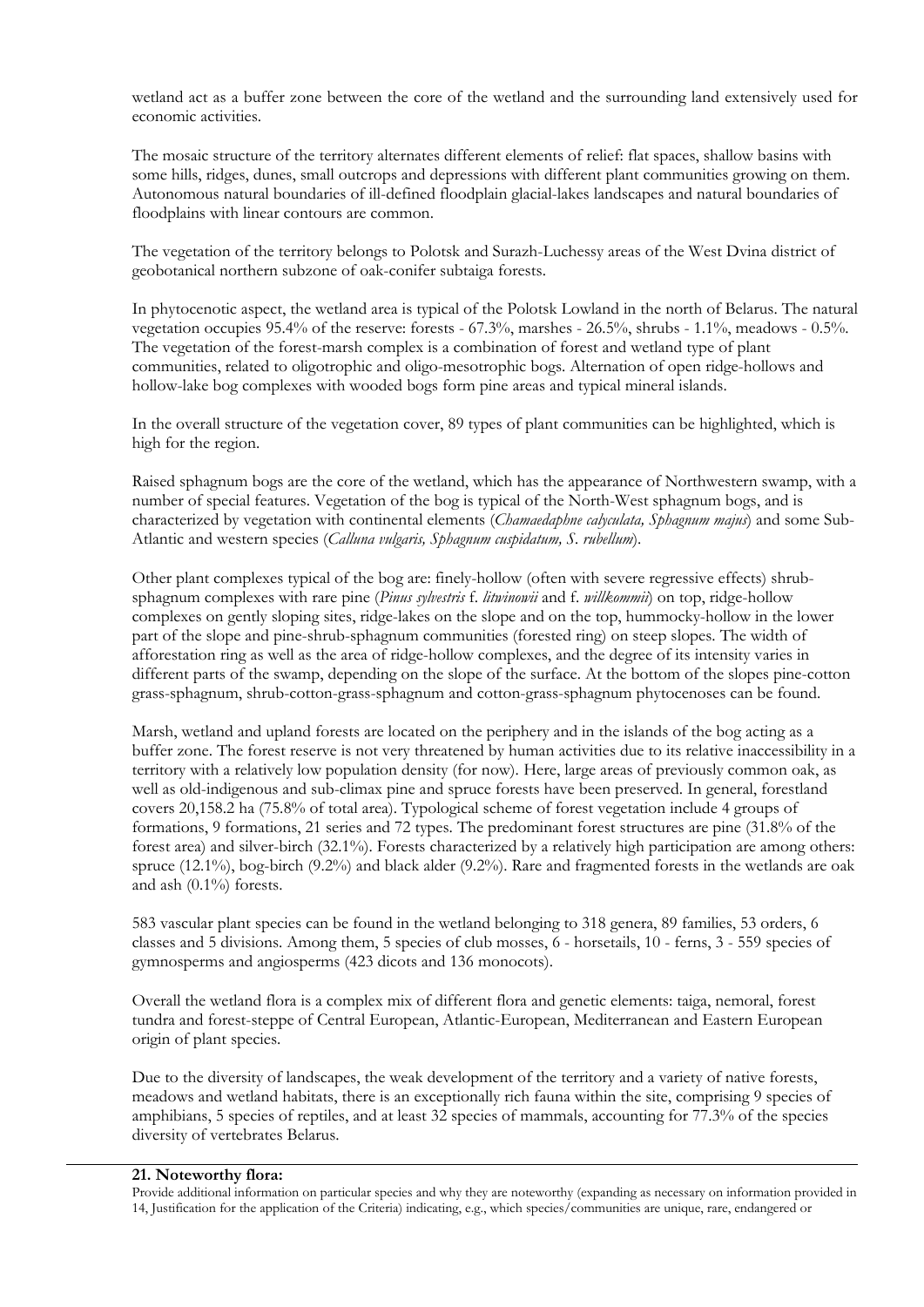biogeographically important, etc. *Do not include here taxonomic lists of species present – these may be supplied as supplementary information to the*   $R\overline{I}S$ 

On the territory of the wetland, 21 species of rare and endangered plants found included in the national Red Data Book of the Republic of Belarus (2005):

## **Bryophytes**

1 species classified as Category III of protection (Vulnerable species, VU):

1. *Sphagnum lindbergii* Schimp. ex Lindb.

## **Lichens**

1 species classified as Category IV of protection (Near Threatened, NT): 2. *Menegazzia pertusa* (Schrank.) Stein.

#### **Angiosperms**

3 species classified as Category II of protection (Endangered species, EN):

- 3. *Betula nana* L.
- 4. *Corallorhiza trifida* Chatel
- 5. *Rubus chamaemorus* L.

8 species classified as Category III of protection (Vulnerable species, VU):

- 6. *Delphinium elatum* L.
- 7. *Gymnadenia conopsea* (L.) R. Br.
- 8. *Allium ursinum* L.
- 9. *Moneses uniflora* (L.) A. Gray
- 10. *Carex pauciflora* Linghtf
- 11. *Carex paupercula* Michx.
- 12. *Coeloglossum viride* (L.) C. Hartm.
- 13. *Drosera intermedia* Hayne

8 species classified as Category IV of protection (Near Threatened, NT):

- 14. *Huperzia selago* (L.) Bernh. ex Schrank et Mart
- 15. *Iris sibirica* L.
- 16. *Campanula latifolia* L.
- 17. *Trollius europaeus* L.
- 18. *Linnaea borealis* L.
- 19. *Lunaria rediviva* L.
- 20. *Listera ovata* (L.) R. Br.
- 21. *Gladiolus imbricatus* L.

In addition, in the wetland 30 species grow in need of preventive conservation and rational use: *Actaea spicata L., Aquilegia vulgaris L., Arctostaphylos uva-ursi (L.) Spreng., Botrychium lunaria (L.) Sw., Campanula persicifolia L., Carex montana L., Centaurea phrygia L., Chimaphila umbellata (L.) W. Barton, Convallaria majalis L., Dactylorhiza incarnata (L.) Soo, Dactylorhiza longebracteata (Schmidt) Holub, Dactylorhiza maculata (L.) Soo, Digitalis grandiflora Mill., Gentiana pneumonanthe L., Gentianella amarella (L.) Boern., Hepatica nobilis Mill., Lathyrus niger (L.) Bernh., Mentha longifolia (L.) L., Moneses uniflora (L.) A. Gray, Ophioglossum vulgatum L., Origanum vulgare L., Phyteuma spicatum L., Platanthera bifolia (L.) Rich., Polemonium caeruleum L., Polygonatum odoratum (Mill.) Druce, Primula veris L., Pulsatilla patens (L.) Mill., Stachys sylvatica L., Thalictrum aquilegifolium L., Valeriana officinalis L.* 

#### **22. Noteworthy fauna:**

In the territory of the wetland 3 species of mammals and 21 species of birds observed, listed in the Red Book of the Republic of Belarus:

Provide additional information on particular species and why they are noteworthy (expanding as necessary on information provided in 14. Justification for the application of the Criteria) indicating, e.g., which species/communities are unique, rare, endangered or biogeographically important, etc., including count data. *Do not include here taxonomic lists of species present – these may be supplied as supplementary information to the RIS.*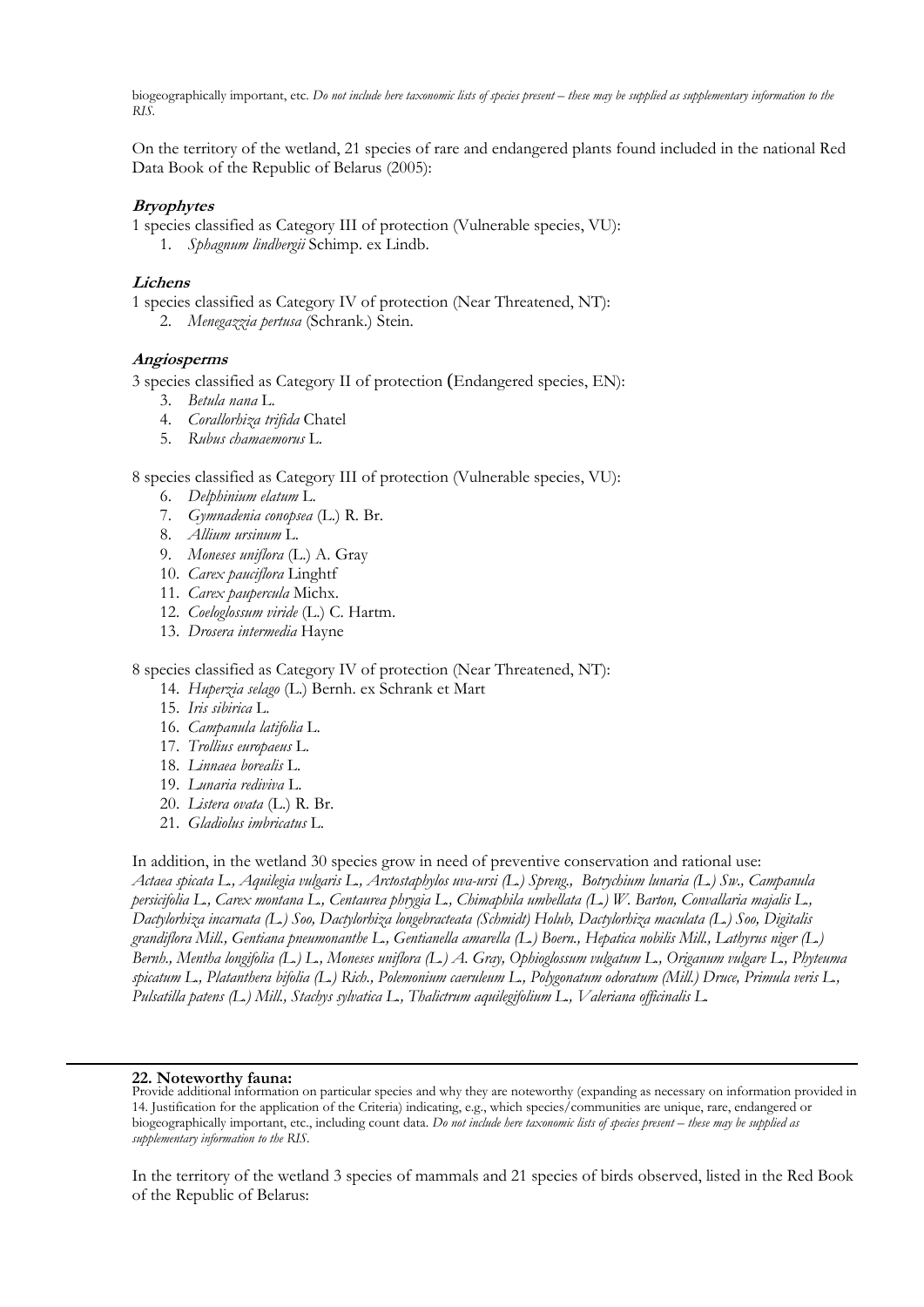## **Birds**

5 species classified as Category I of protection (Critically Endangered, CR):

- 1. *Falco vespertinus* L.
- 2. *Aquila clanga* Pall.
- 3. *Aquila chrysaetos* L.
- 4. *Strix uralensis* Pall.
- 5. *Asio flammeus* Pontopp.

5 species classified as Category II of protection (Endangered species, EN):

- 6. *Haliaeetus albicilla* L.
- 7. *Pandion haliactus* L.
- 8. *Circaetus gallicus* GM.
- 9. *Lagopus lagopus* L.
- 10. *Gavia arctica* L.

## 10 species classified as Category III of protection (Vulnerable species, VU):

- 11. *Ciconia nigra* L.
- 12. *Botaurus stellaris* L.
- 13. *Falco tinnunculus* L.
- 14. *Grus grus* L.
- 15. *Аquila pomarina* Brehm
- 16. *Falco columbarius* L.
- 17. *Pluvialis apricaria* L.
- 18. *Numenius arquata* L.
- 19. *Numenius phaeopus* L.
- 20. *Tringa nebularia* Gunn.

1 species classified as Category IV of protection (Near Threatened, NT):

21. *Falco subbuteo* L.

## **Mammals**

2 species classified as Category II of protection (Endangered species, EN):

- 22. *Lynx lynx* L.
- 23. *Ursus arctos* L.

1 species classified as Category III of protection (Vulnerable species, VU): 24. *Meles meles* L.

Analysis of the number of regular breeding or stay during their migrations birds' populations in the wetland indicates that the area corresponds on existing criteria to Important Birds Areas.

## **A1**. Globally threatened species

On the wetland "Kozyansky" nesting 1-2 pairs of globally threatened bird species in Europe - Greater Spotted Eagle (*Aquilla clanga*) confirmed.

**B2.** Species of Continental Conservation Concern

On the territory of the wetland around 12-15 pairs Honey Buzzard (*Pernis apivorus*) lives that exceed 1% of the national minimum population of a species - 900 pairs;

- about 5 pairs of Black Kite (*Milvus migrans*), which is more than 1% of the minimum size of the national population of a species - 500 pairs;
- about 5 pairs of Short-toed Eagle (*Circaetus gallicus*), which is more than 1% of the minimum size of the national population of a species - 200 pairs;
- about 10 pairs of field Harrier (*Circus cyaneus*), which is more than 1% of the minimum size of the national population of a species - 300 pairs;
- 15-20 pairs of Montagu's Harrier (*Circus pygargus*), which is more than 1% of the minimum number of national population of a species - 600 pairs;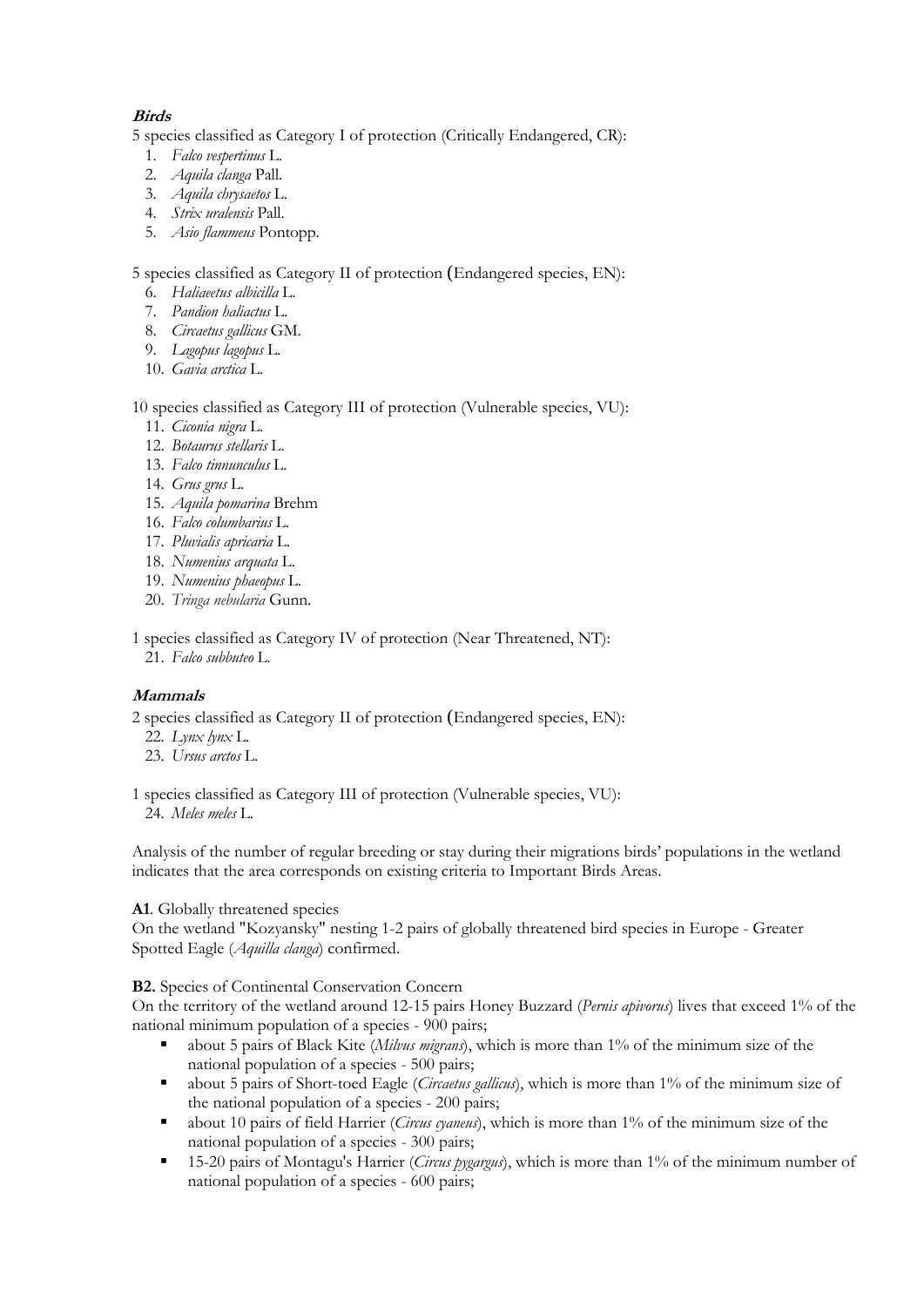- about 2 pairs of Golden Eagle (Aquila chrysaetos), which is more than 1% of the minimum size of the national population of a species - 40 pairs;
- 5-6 pairs of Osprey (Pandion haliaetus), which is more than 1% of the minimum size of the national population of a species - 120 pairs.

## **23. Social and cultural values:**

**a)** Describe if the site has any general social and/or cultural values e.g., fisheries production, forestry, religious importance, archaeological sites, social relations with the wetland, etc. Distinguish between historical/archaeological/religious significance and current socio-economic values:

**Historical and cultural significance.** On the territory of the wetland there are 17 objects protected by the state as historical and cultural values including 15 historical and 2 archaeological monuments.

**The archaeological heritage.** Represented by the ancient castle and Burial mounds located near the village of Krasomay.

**Historical monuments** are related to the events of the Second World War. This is immortalized by the burning of villages - Bochkany, Drazhaki, Zaozerye, Zalesie, Zueva, Papova, Shchemilovka and Yamischa, and mass graves of Soviet soldiers and partisans.

## **The socio-economic potential.**

*The current land use.* The main land users in the wetland are: the State Forestry Institution "Shumilino Forestry" (Kozyany, Mishnevo, Nikitin forestry), the State Forestry Institution "Polotsk Forestry" (Goryany forestry), the Municipal Unitary Agricultural Enterprise "Mishnevichi", the Unitary Enterprise "Shumilinskiy Raiagroservice" and the Open Joint Stock Company "New Goriany."

On the agricultural land within the wetland all traditional agricultural activities are permitted.

In the forests, picking berries and mushrooms is allowed. Given the high density of game species of ungulates, hunting is allowed but regulated by law. On the territory of the wetland, recreational fishing is also allowed.

#### *Population and settlement system.*

In the territory directly adjacent to the wetland within the Polotsk district, there are about 24 villages. In Shumilinsky district there are 54 rural settlements. Half of the rural communities in the nearest area within Shumilino district live at a walking distance (about two thousand people).

In Polotsk district, within walking distance to the reserve, there are 11 settlements with a total population of 0.5 thousand people. The largest settlements in the Shumilino district are centers rural councils: Mishnevichi (0.8 thousand), Berezina (0.3 thousand), as well as farms and their divisions: Gorovoe (0.3 thousand) and Grudinovo (0.2 thousand), the other are from 10 to 100 people. In Polotsk district, the nearest village still fewest than Shumilino district, of which only Zalesie (0.1 thousand) and Matusow (0.1 thousand) are different, and in others only 10 to 50 people live.

All other rural communities of both regions are far enough, and the wetland isolated from them by extensive forests.

Within the boundaries of the wetland only two small rural settlements of Schumilino district are: Rovnoe and Zapolyanka with a population of up to 50 people each.

#### *Industrial production.*

Almost all industrial enterprises of Polotsk and Shumilino districts are remote from the wetlands. The territory is not a source of raw materials, which ensures the operation of industrial areas. In areas directly adjacent to land, the construction of new industrial plants in the near future is not planed, except for the possible development of a small-scale processing complex.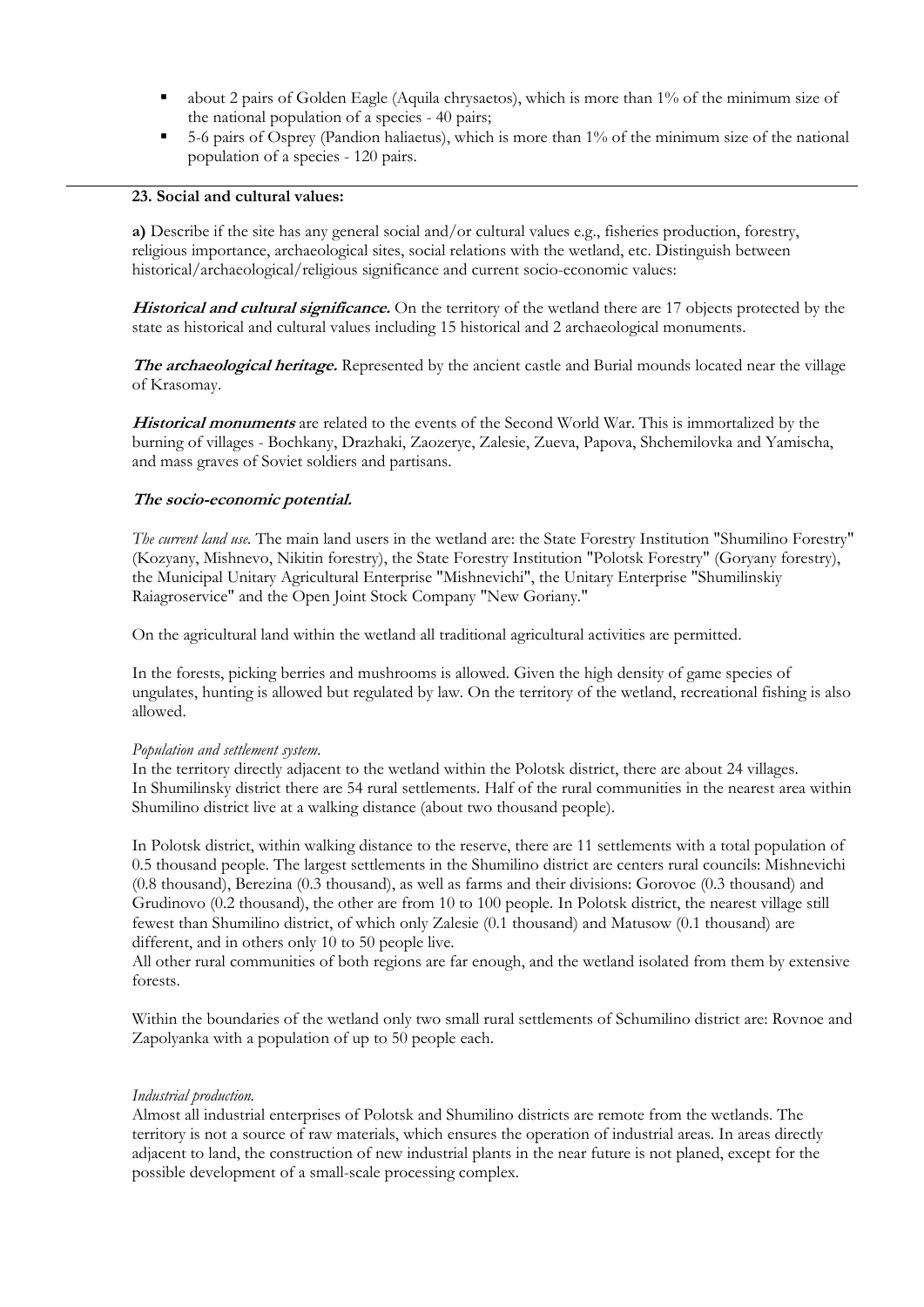## *Mineral resources.*

On the territory of the wetland mineral deposits are: 2 deposits brick-tile raw materials (clay, loam), one of which is minutely explored and exploited ("Zapolie"), as well as sapropel deposits of the lake Tennitsa. The deposit's reserves are classified in categories  $A + B + C_1$  reserves in the amount of 18,580.5 thousand m<sup>3</sup> and  $C_2$  in the amount of 2337.7 thousand m<sup>3</sup>. The field operated since 1995 by Obol ceramic plant of Ministry of Construction and Architecture of the Republic of Belarus.

Development of the field currently has no negative impact on the safety of the natural complex.

#### *Engineering and transport infrastructure.*

In the south, road of national importance P20 Vitebsk-Polotsk limited area of the wetland. On the territory of wetlands and in its immediate vicinity the location and construction of new transport and utilities and facilities of national importance is not provided.

#### *Recreational resources.*

Recreation areas "Ozernaia" and "Turovlya" in Polotsk district are characterized by high quality of recreational resources. Due to the fact that in structure of forest, swamp forest dominated, its territory to organize mass types of short-term rest and improvement of the population is of little use. The territory of the wetland is a traditional gathering place for berries and mushrooms by local population and residents of Polotsk and Novopolotsk.

#### *Agricultural production.*

The agricultural land covers an area of 891.1 hectares within the wetland: arable land - 746.7 hectares, hayfields and pastures - 144.4 hectares. Plowed agricultural land is relatively high (78%), but arable land are small in size and scattered across sites, efficient and cost-effective use of which is problematic. Fertility of agricultural and arable land is low (29 - 32 and 30-32 points, respectively), and the natural potential of land use slightly more than half.

Three plants lead in agricultural production: Municipal Unitary Agricultural Enterprise "Mishnevichi", Unitary Enterprise "Shumilino Raiagroservice", Open Joint Stock Company "New Goriany."

#### *Forestry.*

The wetland forests belong to the I and II groups of forests and three economic categories: the exploited forest, shelter belts along roads and riparian strips. Forest management is carried out by Shumilino (Kozyany, Mishnevo, Nikitin forestry) and Polotsk (Goryany forestry).

Forests of I group (49.8%) are the most ecologically valuable forest communities, and provide a high ecological value territories included in the wetland. Forests of II group cover the 50.2% of the area of forest land.

The growing stock of forests is more than 2336.5 thousand m<sup>3</sup> of timber, including 807 thousand m<sup>3</sup> of softwood, hardwood - 2.4 thousand m<sup>3</sup>. In stocks of commercial timber, economically valuable species represent the 47.6% of the total stock.

The territory is rich in berries and mushrooms. Forest area is covered with over 20% of blueberry, cranberry and over 10% red bilberry (549 hectares).

#### *Hunting.*

The territory has an extremely high hunting-economic potential and can be used for commercial hunting (in science-based volumes) and for the organization of recreational hunting. Elk, deer, wild boar and roe deer are some of the target species hunted within the site as well as fur-bearing animals like otter, mink, forest polecat, pine marten, ermine, fox, and raccoon dog.

**b)** Is the site considered of international importance for holding, in addition to relevant ecological values, examples of significant cultural values, whether material or non-material, linked to its origin, conservation and/or ecological functioning?

If Yes, tick the box  $\Box$  and describe this importance under one or more of the following categories: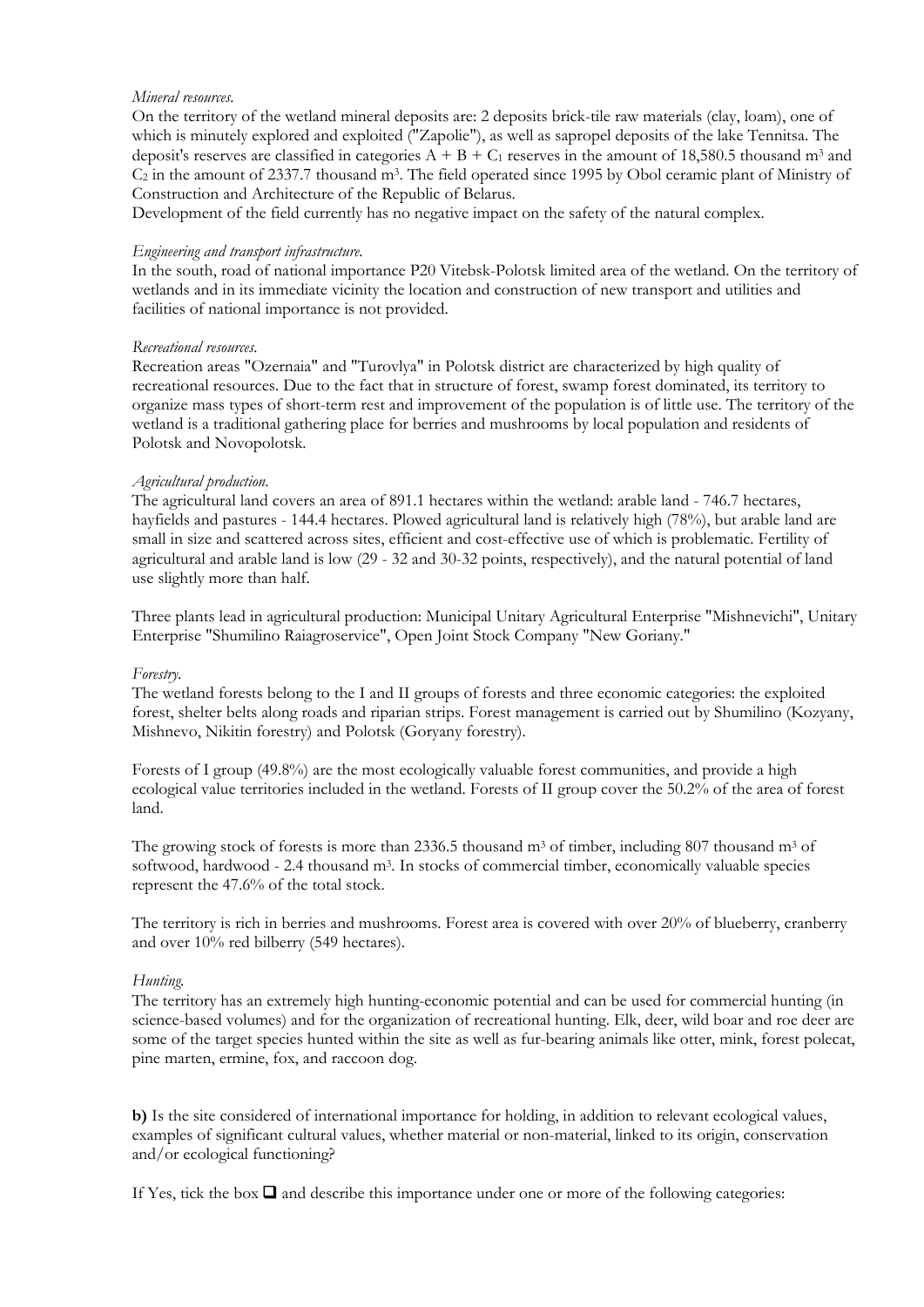- i) sites which provide a model of wetland wise use, demonstrating the application of traditional knowledge and methods of management and use that maintain the ecological character of the wetland:
- ii) sites which have exceptional cultural traditions or records of former civilizations that have influenced the ecological character of the wetland:
- iii) sites where the ecological character of the wetland depends on the interaction with local communities or indigenous peoples:
- iv) sites where relevant non-material values such as sacred sites are present and their existence is strongly linked with the maintenance of the ecological character of the wetland:

## **24. Land tenure/ownership:**

a) within the Ramsar site:

The main land users in the wetland are: State Forestry Institution "Shumilino Forestry" (Kozyany, Mishnevo, Nikitin forestry), the State Forestry Institution "Polotsk Forestry" (Goryany forestry), the Municipal Unitary Agricultural Enterprise "Mishnevichi", the Unitary Enterprise "Shumilinskiy Raiagroservice" and the Open Joint Stock Company "New Goriany."

b) in the surrounding area:

State land rented by farms and forestry enterprises.

#### **25. Current land (including water) use:**

a) within the Ramsar site:

- State Forestry Institution "Shumilino Forestry" (Kozyany, Mishnevo, Nikitin forestry);
- State Forestry Institution "Polotsk Forestry" (Goryany forestry);
- **Municipal Unitary Agricultural Enterprise "Mishnevichi";**
- Unitary Enterprise "Shumilinskiy Raiagroservice";
- Open Joint Stock Company "New Goriany."

#### **The main types of land use:**

Forestry

- logging;
- reforestation;
- secondary forest (collection of berries, mushrooms, medicinal and industrial raw materials);

Recreation

- hunting;
- fishing.

b) in the surroundings/catchment:

#### **The main types of land use:**

Forestry

- logging,
- reforestation
- secondary forest (collection of berries, mushrooms, medicinal and industrial raw materials) Agriculture
	- perennial grasses
	- tilled and crops
	- grazing

**26. Factors (past, present or potential) adversely affecting the site's ecological character, including changes in land (including water) use and development projects:**  a) within the Ramsar site:

The main sources of pollution in the area of the wetland are cattle farms, housing and communal services of Obol, and located in the town a ceramic factory.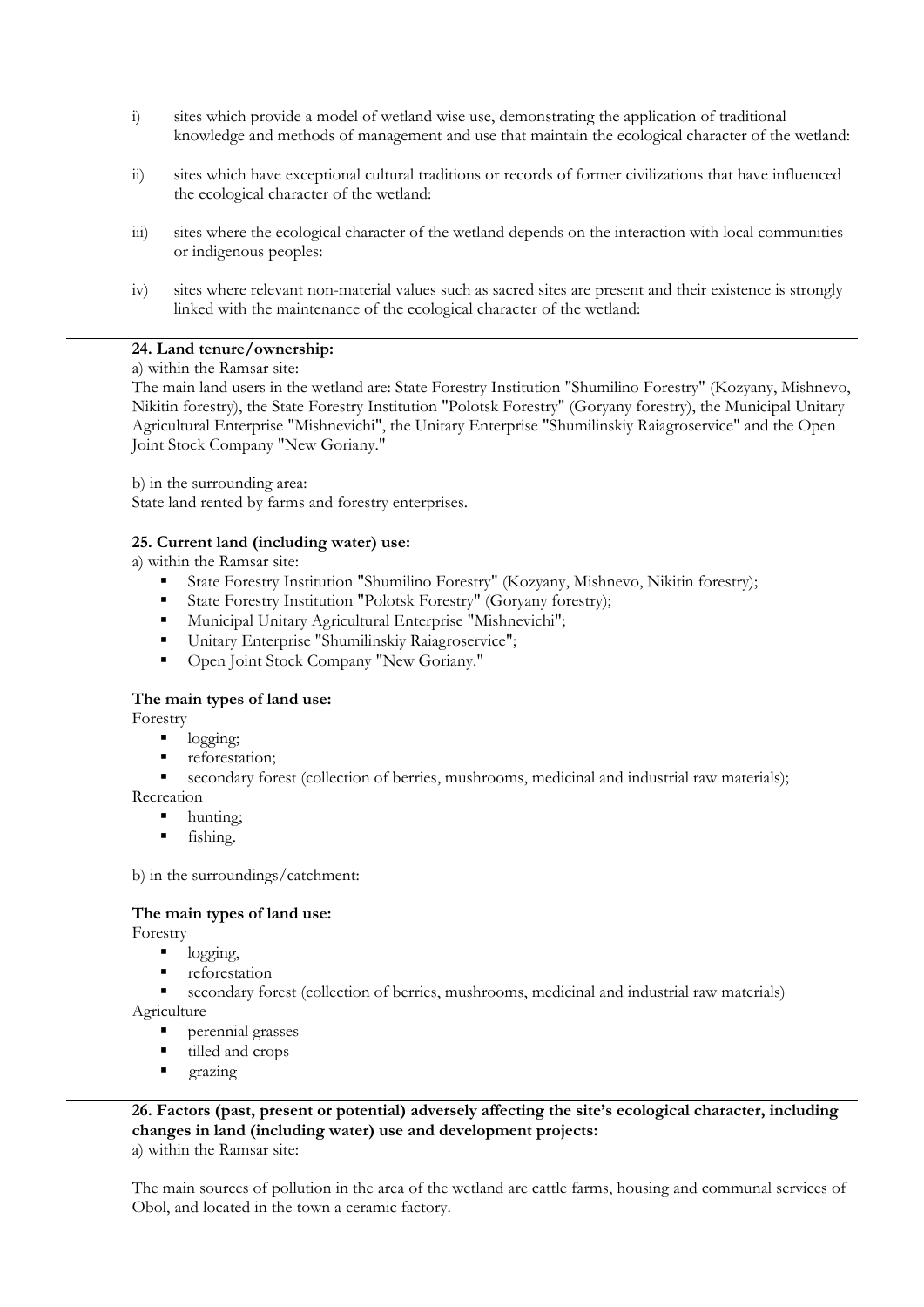The most powerful sources of air pollution are the cities of Polotsk and Novopolotsk.

Threats to the natural complex are also the following: local peat extraction in the southern part of the peat area "Obol-2", commercial fishing on the lakes, deforestation, increasing bushing in lowland swamps and overgrazing in some areas near the villages.

b) in the surrounding area:

These negative factors also occur in adjacent areas.

## **27. Conservation measures taken:**

**a)** List national and/or international category and legal status of protected areas, including boundary relationships with the Ramsar site:

In particular, if the site is partly or wholly a World Heritage Site and/or a UNESCO Biosphere Reserve, please give the names of the site under these designations.

Important Bird Area (IBA) (criteria A1, B2, B3) since 1998 (BY003) Landscape Reserve of National Importance "Kozyansky" since 1999, Ministerial Council of Belarus Decree, 11 November 1999, Number 1765. Biological Reserve of National Significance

**b)** If appropriate, list the IUCN (1994) protected areas category/ies which apply to the site (tick the box or boxes as appropriate):

## Ia  $\Box$ ; Ib  $\Box$ ; III  $\Box$ ; IV  $\Box$ ; V  $\Box$ ; VI  $\Box$

**c)** Does an officially approved management plan exist; and is it being implemented?

In order to enhance the effectiveness of the management and the protection of the unique natural complexes, the state environmental agency established the "National Landscape Reserve "Kozyansky" by the decisions of the respective Executive Committee in consultation with the Ministry of Natural Resources and the Environment.

The management plan for the reserve is currently under preparation.

**d)** Describe any other current management practices:

On the territory is forbidden:

- conducting drainage and other works related to the change of the landscape and existing hydrology, peat and sapropel extraction;
- discharge of untreated and inadequately treated sewage, industrial waste and consumption in water bodies and watercourses;
- use floating craft with motors, except floating craft of rescue and environmental services;
- the clearing of coastal and aquatic vegetation, except estuaries to traverse of fish to spawn, as well as for areas designated for recreational;
- damage and destruction of trees and shrubs, the violation of the natural soil, except for contours that are on agricultural land, as well as when it is connected with forestry activities; burning of dry vegetation (burns);
- diversion of water from reservoirs and water for industrial water supply, irrigation;
- grazing in the coastal zone watercourses and reservoirs, estuaries;
- tourist camping, fires, car parking in places not designed for that purpose; movement off-road motorized vehicles, except vehicles carrying agricultural and forestry work;
- fire cleaning harvest area; continuous felling of width cutting area of over 100 meters; also prohibited felling in specific forest compartments.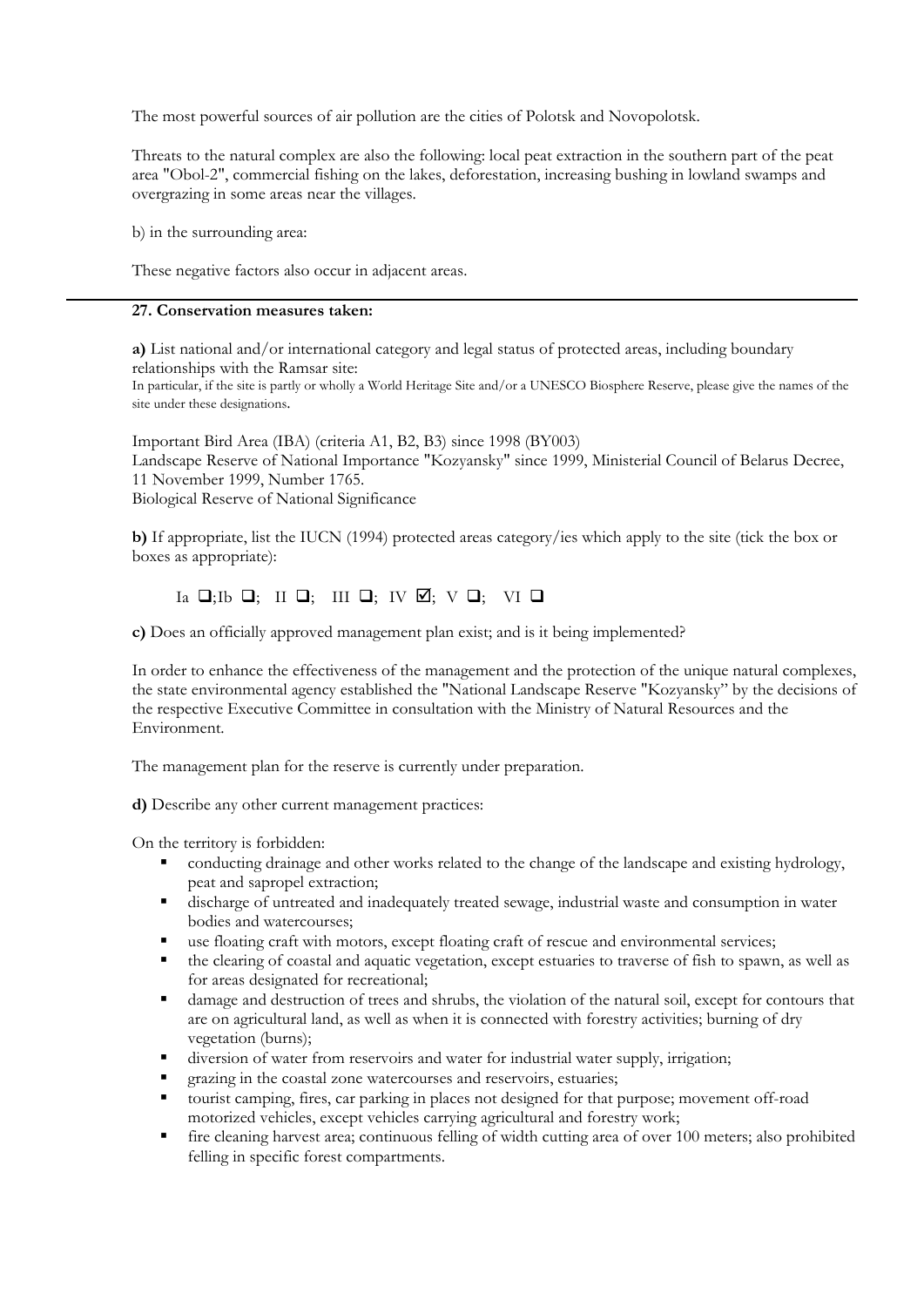Building and construction of power lines, roads, pipelines and other utilities as well as the development of deposits of minerals in the reserve is subject to for the needs of economic development in accordance with the legislation of the Republic of Belarus and the matching with the Ministry of Natural Resources and Environmental Protection and the Ministry of Architecture and Construction of Belarus.

#### **28. Conservation measures proposed but not yet implemented:**

e.g. management plan in preparation; official proposal as a legally protected area, etc.

The state program 2008-2014, (reference 19.6.2) for the development of the system of protected areas provided retooling of the state environmental agency that manages the reserve "Vydritsa".

#### **29. Current scientific research and facilities:**

e.g., details of current research projects, including biodiversity monitoring; existence of a field research station, etc.

Case studies of landscape and biological diversity in the reserve were carried out for the preparation of the scientific substantiation of the protected area "Kozyansky"

In 1998, experts in various fields from the Scientific and Practical Center of Bioresources of NAS and the V.F.Kuprevich Institute of Experimental Botany of NASB carried out detailed studies of the flora and fauna of the site. Systematic lists of the major groups of vertebrates were prepared, rare and vulnerable species were identified and an assessment of the status of the wetland was produced.

#### **30. Current communications, education and public awareness (CEPA) activities related to or benefiting the site:**

e.g. visitors' centre, observation hides and nature trails, information booklets, facilities for school visits, etc.

The State environmental agency "Kozyansky" carries out in the reserve target activities aimed at environmental education of students and works with local residents and legal entities. Promotional materials are available.

Information about the reserve and its natural value for the conservation of biological diversity has been published and communicated in the regional and national press, television, radio and internet.

Given the high value of the protected area for the conservation of biological diversity and its high recreational potential, it is of relevance to create a modern data center in the reserve.

#### **31. Current recreation and tourism:**

State if the wetland is used for recreation/tourism; indicate type(s) and their frequency/intensity.

The wetland is located at a distance of 25 km from the city of Polotsk and is directly adjacent to the road Polotsk - Vitebsk. From early spring to late autumn and winter, tourists, vacationers and hunters, actively visit the site. During the summer and autumn there are many amateurs gathering mushrooms and berries, as well as flowers and medicinal plants.

Within the site there are 8 equipped recreational facilities established by decision of Shumilino executive committee. Among them there are pavilions, toilets, a parking area, campfire sites, camping place, and a temporary site for storing waste.

Four hiking routes have been created to promote ecotourism. "Mystery of Kozyany land" is a path that combines 12 points with information about the historical and environmental features of Kozyany site and its surrounding area. The route has been designed for organized groups of tourists and schoolchildren.

There is an ecological route named "Heritage of Kozyany land" which includes 5 tours and a water route called "Obol catamarans" with a length of 18km. This route operates since 2007 and in the middle reaches Obol. It can be done in 8 hours.

Also located within the site near the village Rovnoe the "Hunter House" can be visited.